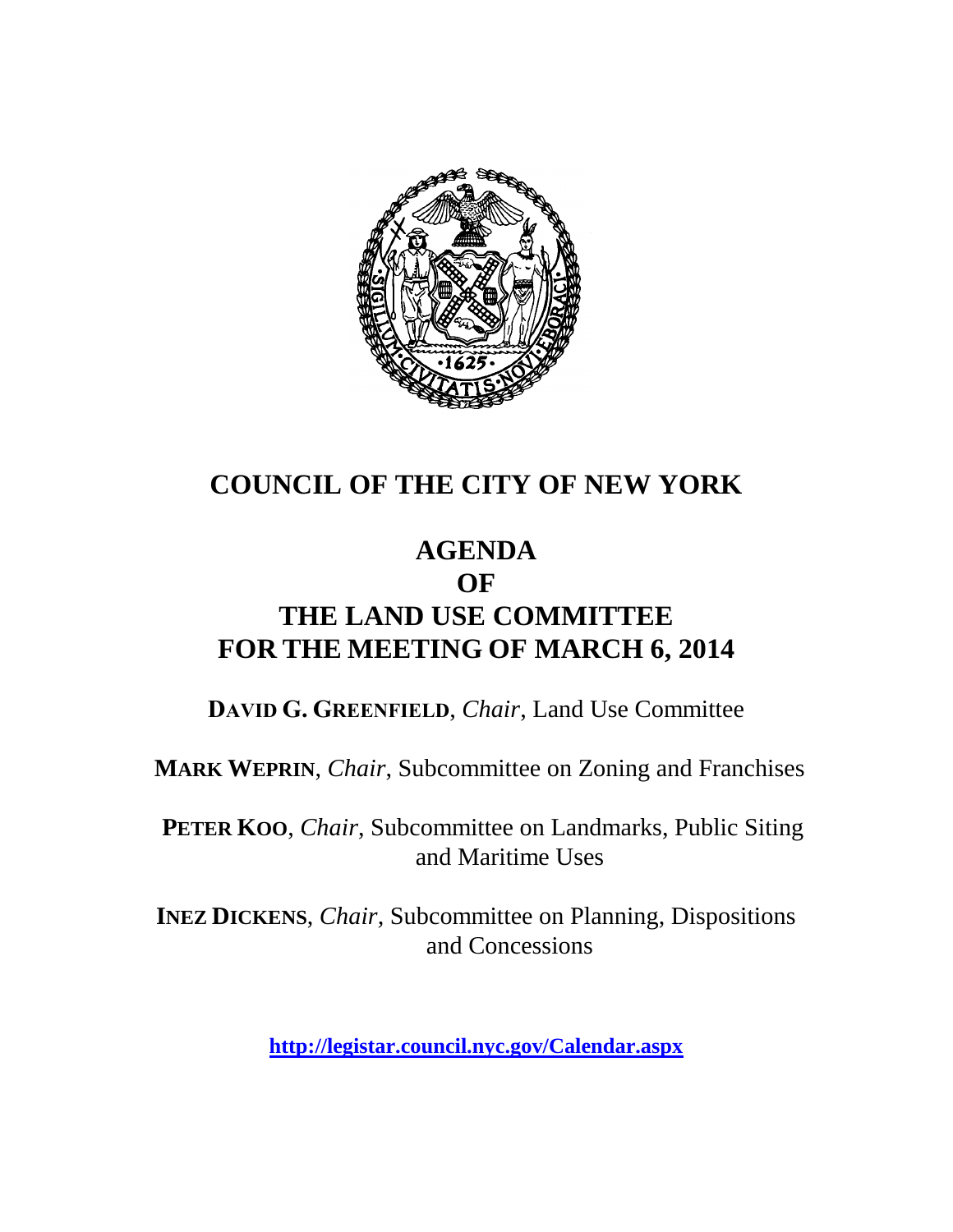# **AGENDA OF THE LAND USE COMMITTEE**

The Land Use Committee will hold a meeting in the **Committee Room, City Hall,**  New York City, New York 10007, commencing at **11:00 A.M. on Thursday, March 6, 2014**, and will consider the following items and conduct such other business as may be necessary:

#### **L.U. NO. 19 UNION TURNPIKE REZONING**

**QUEENS CB - 8 C 120178 ZMQ**

Application submitted by Zirk Union Tpke, LLC pursuant to Sections 197-c and 200 of the New York City Charter for an amendment of the Zoning Map, Section No. 14c:

- 1. eliminating from within an existing R3-2 District a C1-2 District bounded by  $79<sup>th</sup>$ Avenue, a line 100 feet easterly of Parsons Boulevard, Union Turnpike, and Parsons Boulevard;
- 2. changing from an R3-2 District to an R5D District property bounded by 79<sup>th</sup> Avenue, a line 540 feet easterly of Parsons Boulevard, Union Turnpike, and Parsons Boulevard; and
- 3. establishing within a proposed R5D District a C1-3 District bounded by  $79<sup>th</sup>$ Avenue, a line 540 feet easterly of Parsons Boulevard, Union Turnpike, and Parsons Boulevard;

as shown on a diagram (for illustrative purposes only) dated September 23, 2013 and subject to the conditions of CEQR Declaration E-321.